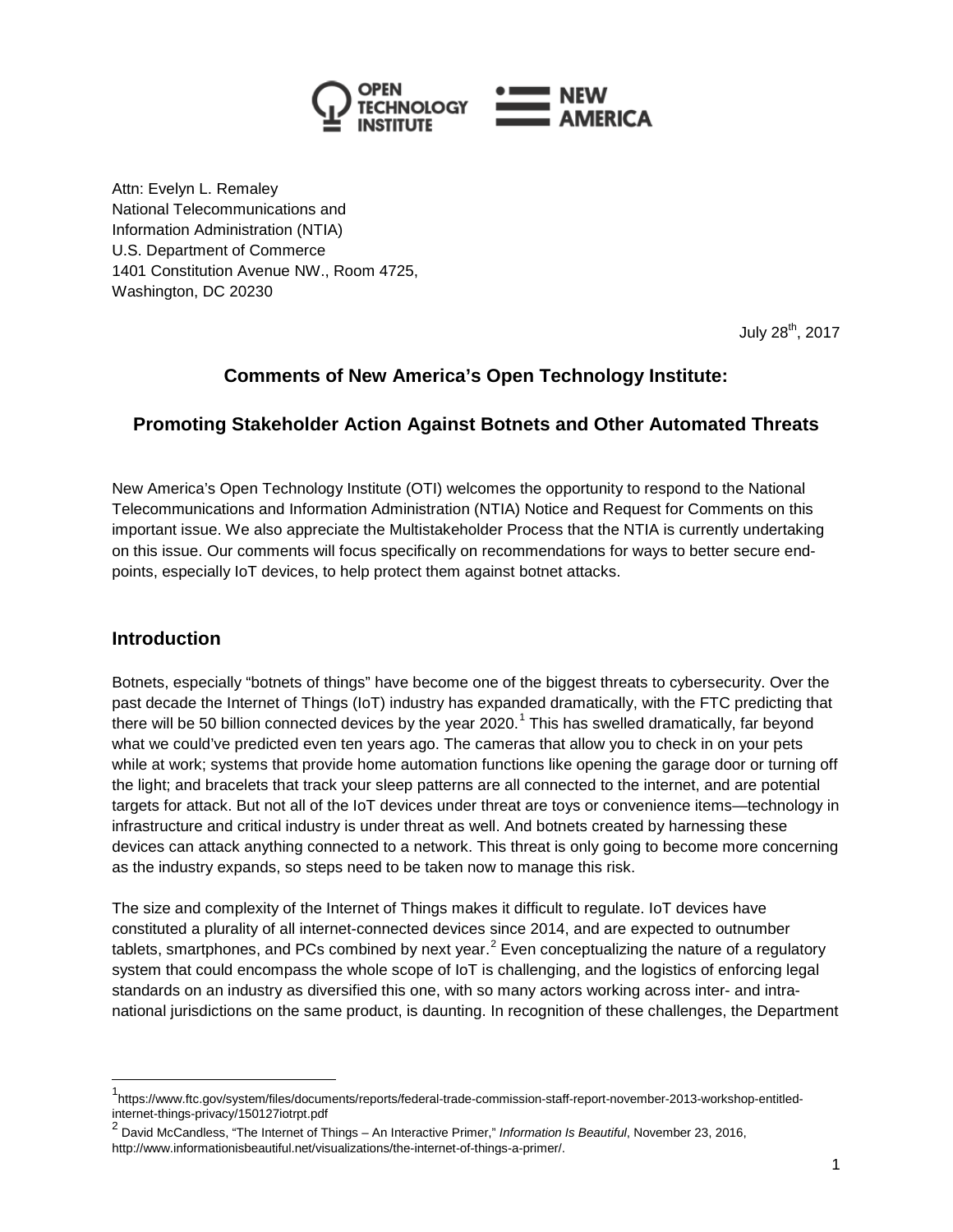of Commerce<sup>[3](#page-1-0)</sup> and the Communications Security, Reliability and Interoperability Council<sup>[4](#page-1-1)</sup> have promoted the adoption of voluntary guidelines, rather than enforceable regulations. There is reason to be optimistic about the potential for government participation in, and coordination of, the establishment of voluntary principles, even in the absence of enforcement mechanisms: a group of researchers studying botnet infection patterns concluded that "the malware problem is fundamentally a *cultural* problem."[5](#page-1-2) Physical security is widely understood and highly valued by producers and consumers, but digital security is less so. Government can look to the work of projects like the Digital Standard, a collaboration between groups such as Consumer Reports and Ranking Digital Rights, for practicable guidelines that will improve device security.<sup>[6](#page-1-3)</sup> Working with consumer protection and advocacy groups to create straightforward guidelines for vendors can help to guide the design process and shift the expectations and priorities of consumers towards greater security.

## **Seven Recommendations to Help Secure Internet of Things Devices**

#### *1. Use rewards to reduce vulnerabilities in IoT products*

An effective way to limit the spread of botnet attacks is to reduce the number of vulnerabilities that allow them to infect devices. In the rush to get highly-lucrative IoT products to market, (especially inexpensive ones), those items do not necessarily receive the same level of security review and testing as the more established products. Industries like car manufacturers and healthcare technologies generally face more stringent review processes than producers of toasters or connected cameras. These big, better regulated companies also struggle with vulnerabilities in their products, but they have established processes for finding and patching them - hopefully (but not always) before they create widespread damage.

However, sometimes these in-house information security departments aren't enough to find critical vulnerabilities. To address this, many companies, ranging from Microsoft to Uber, have looked to independent researchers to help secure their products and services. Hundreds of companies have formalized programs that they use to attract researchers who find vulnerabilities, assure them that there will be a reasonable voice on the other end of the line, and provide a secure means to submit reports.<sup>[7](#page-1-4)</sup> Some of them pay out monetary rewards, but they don't have to. Called "Vulnerability Rewards Programs," or the more catchy "Bug Bounty Programs," some of these schemes pay out hundreds of thousands of dollars to experts outside of the formal information security market. Companies are in a constant battle to secure their products, and bounties are seen as one way to attract the best and the

<span id="page-1-2"></span><sup>5</sup> Brett Stone-Gross et al., "Your Botnet Is My Botnet: Analysis of a Botnet Takeover," in *Proceedings of the 16th ACM Conference on Computer and Communications Security: November 9 - 13, 2009, Chicago, Illinois, USA* (ACM Conference on Computer and Communications Security, New York, NY: ACM, 2009), 635–47, 646,

http://delivery.acm.org.ezproxy.princeton.edu/10.1145/1660000/1653738/p635-

<span id="page-1-0"></span> <sup>3</sup> "White House Announces Public-Private Partnership Initiatives to Combat Botnets," Government, *United States Department of Commerce*, (May 30, 2012), http://2010-2014.commerce.gov/news/press-releases/2012/05/30/white-house-announces-publicprivate-partnership-initiatives-combat-b.html.

<span id="page-1-1"></span>A "The CSRIC III initially tasked Working Group 7, Botnet Remediation, with proposing a set of voluntary practices that would constitute the framework for a voluntary program for ISPs to follow to mitigate the botnet threat...through voluntary participation." Michael O'Reirdan et al., "U.S. Anti-Bot Code of Conduct (ABC) for Internet Service Providers (ISPs): Barrier and Metric Considerations," Working Group 7 Botnet Remediation (Communications Security, Reliability and Interoperability Council, March 2013), 3, https://transition.fcc.gov/bureaus/pshs/advisory/csric3/CSRIC\_III\_WG7\_Report\_March\_%202013.pdf; *c.f.*, Working Group 8, "Internet Service Providers (ISP) Network Protection Practices" (The Communications Security, Reliability and Interoperability Council, November 2011), 5,

http://transition.fcc.gov/pshs/docs/csric/CSRIC\_WG8\_FINAL\_REPORT\_ISP\_NETWORK\_PROTECTION\_20101213.pdf.

stone.pdf?ip=128.112.200.107&id=1653738&acc=ACTIVE%20SERVICE&key=7777116298C9657D%2ECCADDB884D0A3BC7%2 E4D4702B0C3E38B35%2E4D4702B0C3E38B35&CFID=790503970&CFTOKEN=90635074&\_\_acm\_\_=1501164648\_13e9f7f7dbfa 4b672f48b3ff8b486f3d.

<span id="page-1-3"></span><sup>6</sup> "Digital Standard," *The Digital Standard*, 2017, https://www.thedigitalstandard.org/.

<span id="page-1-4"></span><sup>7</sup> Andi Wilson, "Squashing Car Bugs: What Chrysler's New Bounty Program Means For Vulnerabilities Research," New America's Open Technology Institute, July 18, 2016, https://www.newamerica.org/oti/blog/squashing-car-bugs-what-chryslers-new-bountyprogram-means-vulnerabilities-research/.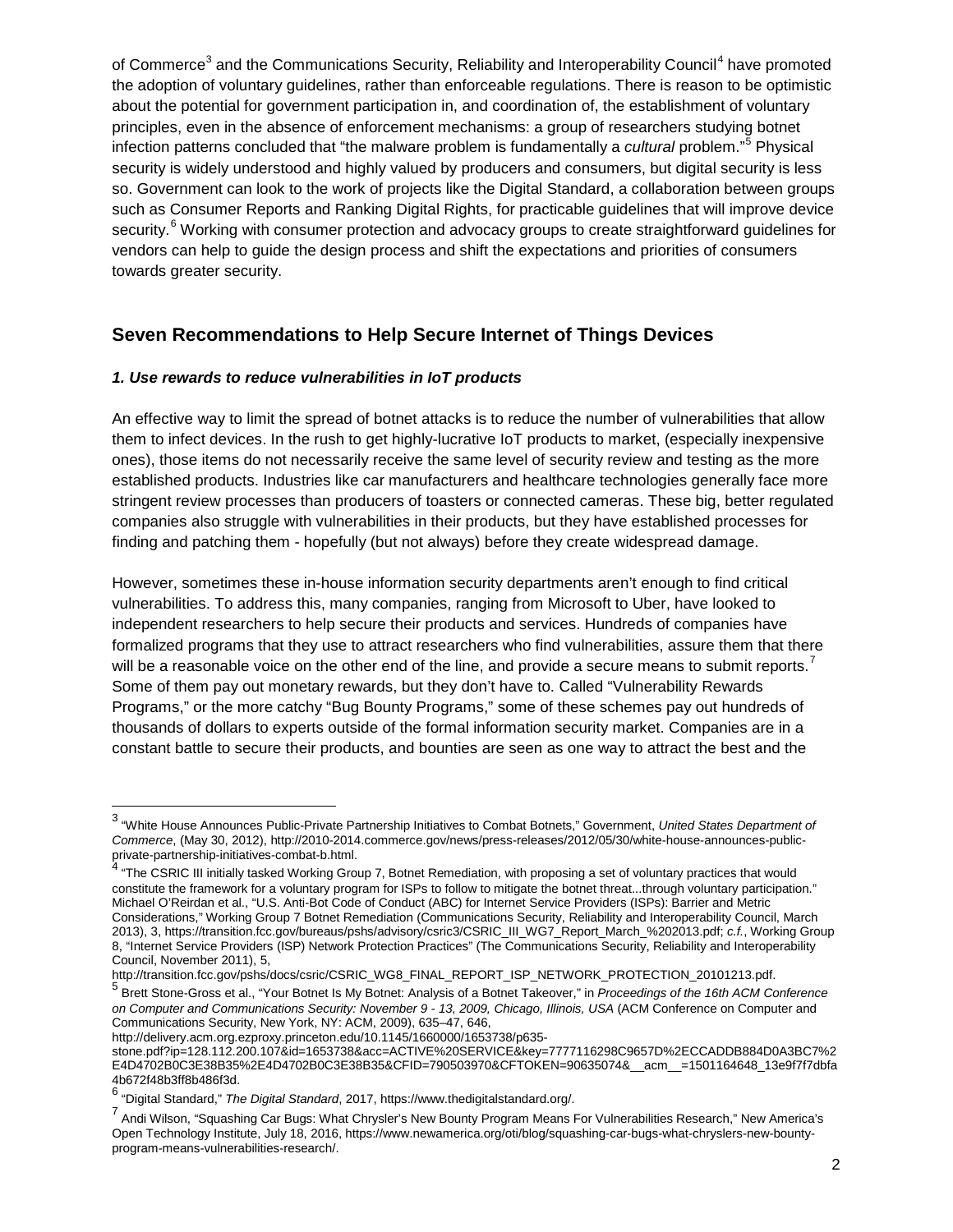brightest eyes and to find a greater number of bugs before they can be exploited.<sup>[8](#page-2-0)</sup> Although the vendors that developed the first bounty programs were multi-billion dollar corporations,  $9$  these programs are valuable to a wide range of industries—even startups and small businesses.<sup>[10](#page-2-2)</sup> Some companies have used rewards in the form of airline points,  $11$  "swag,"<sup>[12](#page-2-4)</sup> or even just "hall of fame"<sup>[13](#page-2-5)</sup> recognition as rewards for successful bounty-hunters.<sup>[14](#page-2-6)</sup> This opens the potential for participation by companies that can't necessarily pay out large sums in exchange for assistance securing their products. Even better, the process of implementing a vulnerability rewards program puts a company in a security frame-of-mind, encouraging deeper thought about products and design. The fewer vulnerabilities a product has, the stronger its protection against botnets.

#### *2. Randomize default credentials and allow users to customize login information*

In order to make IoT devices more secure against botnet attacks, end-users should be able to change their usernames and passwords. When you buy technology like a router, it comes with factory default information, often common to many devices and sometimes unable to be customized. The Mirai botnet, which was used in a DDoS attack against DNS service provider Dyn in October 2016, was able to infect 380,000 devices like printers, webcams, and DVRs<sup>[15](#page-2-7)</sup> using fewer than 70 common combinations of usernames and passwords. These products were still set to factory default, which made them extremely vulnerable.<sup>[16](#page-2-8)</sup> As IoT devices become more common, allowing end-users to change their login credentials on devices they purchase is a crucial step in ensuring security of the broader network. The Department of Homeland Security has recommended that devices be sold with "unique, hard to crack default usernames and passwords" in order to protect them from this type of attack.<sup>[17](#page-2-9)</sup> The ability to modify login credentials should not be taken as a replacement for the implementation, where possible, of unique passwords for every device sold, but it is a good first step toward securing technology like routers that have been commonly harnessed by botnets.<sup>[18](#page-2-10)</sup> Educating consumers is also an important step in reducing the vulnerability caused by common and/or unchangeable passwords—even experts sometimes fail to engage in good information security practices. A 2014 survey of 653 IT professionals found that only 30% change the default passwords on their wireless routers.<sup>[19](#page-2-11)</sup> In order to address this human error component, vendors can also suggest or require users to create new passwords when setting up a device, or provide clear instructions on how to change credentials after setup.

<span id="page-2-0"></span> <sup>8</sup> Andi Wilson, Ross Schulman, Kevin Bankston, and Trey Herr, "Bugs in the System: A Primer on the Software Vulnerability Ecosystem and its Policy Implications," *New America's Open Technology Institute* (July 2016), 18, https://na-<br>production.s3.amazonaws.com/documents/Bugs-in-the-SystemFinal.pdf.

<span id="page-2-1"></span>Esben Friis-Jensen, "The History of Bug Bounty Programs," *Cobalt*, April 10, 2014[, https://blog.cobalt.io/the-history-of-bug-bounty](https://blog.cobalt.io/the-history-of-bug-bounty-programs-50def4dcaab3)[programs-50def4dcaab3;](https://blog.cobalt.io/the-history-of-bug-bounty-programs-50def4dcaab3) Kim Zetter, "With Millions Paid in Hacker Bug Bounties, Is the Internet Any Safer?" *Wired*, November 8,

<span id="page-2-2"></span><sup>&</sup>lt;sup>10</sup> "Bug Bounty Programs: The most exhaustive list of known Bug Bounty Programs on the internet, *HackerOne*, <br>https://hackerone.com/bug-bounty-programs.<br><sup>11</sup> United Airlines Pug Bounty Program, Miss (*internet)* of expli

<span id="page-2-4"></span><span id="page-2-3"></span><sup>&</sup>lt;sup>11</sup> United Airlines Bug Bounty Program[, https://www.united.com/web/en-US/content/Contact/bugbounty.aspx.](https://www.united.com/web/en-US/content/Contact/bugbounty.aspx)<br><sup>12</sup> Cloudflare Vulnerability Disclosure Policy, [https://www.cloudflare.com/disclosure/.](https://www.cloudflare.com/disclosure/)<br><sup>13</sup> Fitbit, *Bug Crowd*, h

<span id="page-2-5"></span>

<span id="page-2-6"></span>

<span id="page-2-7"></span>https://krebsonsecurity.com/tag/mirai-botnet/.

<span id="page-2-8"></span><sup>16</sup> Steve Ragan, "Here Are the 61 Passwords That Powered the Mirai IoT Botnet," *CSO Online*, accessed July 26, 2017, http://www.csoonline.com/article/3126924/security/here-are-the-61-passwords-that-powered-the-mirai-iot-botnet.html; "IoT Botnet Highlights the Dangers of Default Passwords," *PC World*, n.d., https://www.pcworld.idg.com.au/article/607908/iot-botnet-highlightsdangers-default-passwords/.

<span id="page-2-9"></span><sup>17</sup> U.S. Department of Homeland Security, "Strategic Principles for Securing the Internet of Things (IoT)" (U.S. Department of Homeland Security, November 15, 2016), 5,

https://www.dhs.gov/sites/default/files/publications/Strategic\_Principles\_for\_Securing\_the\_Internet\_of\_Things-2016-1115-FINAL....pdf.

<span id="page-2-10"></span><sup>18 &</sup>quot;Security News This Week: A Botnet Takes Down Nearly a Million German Routers," Wired, December 3, 2016, https://www.wired.com/2016/12/security-news-week-botnet-takes-nearly-million-german-routers/.

<span id="page-2-11"></span><sup>19</sup> "80% of SOHO Routers Contain Vulnerabilities," *Infosecurity Magazine*, February 22, 2014, https://www.infosecuritymagazine.com/news/80-of-soho-routers-contain-vulnerabilities/.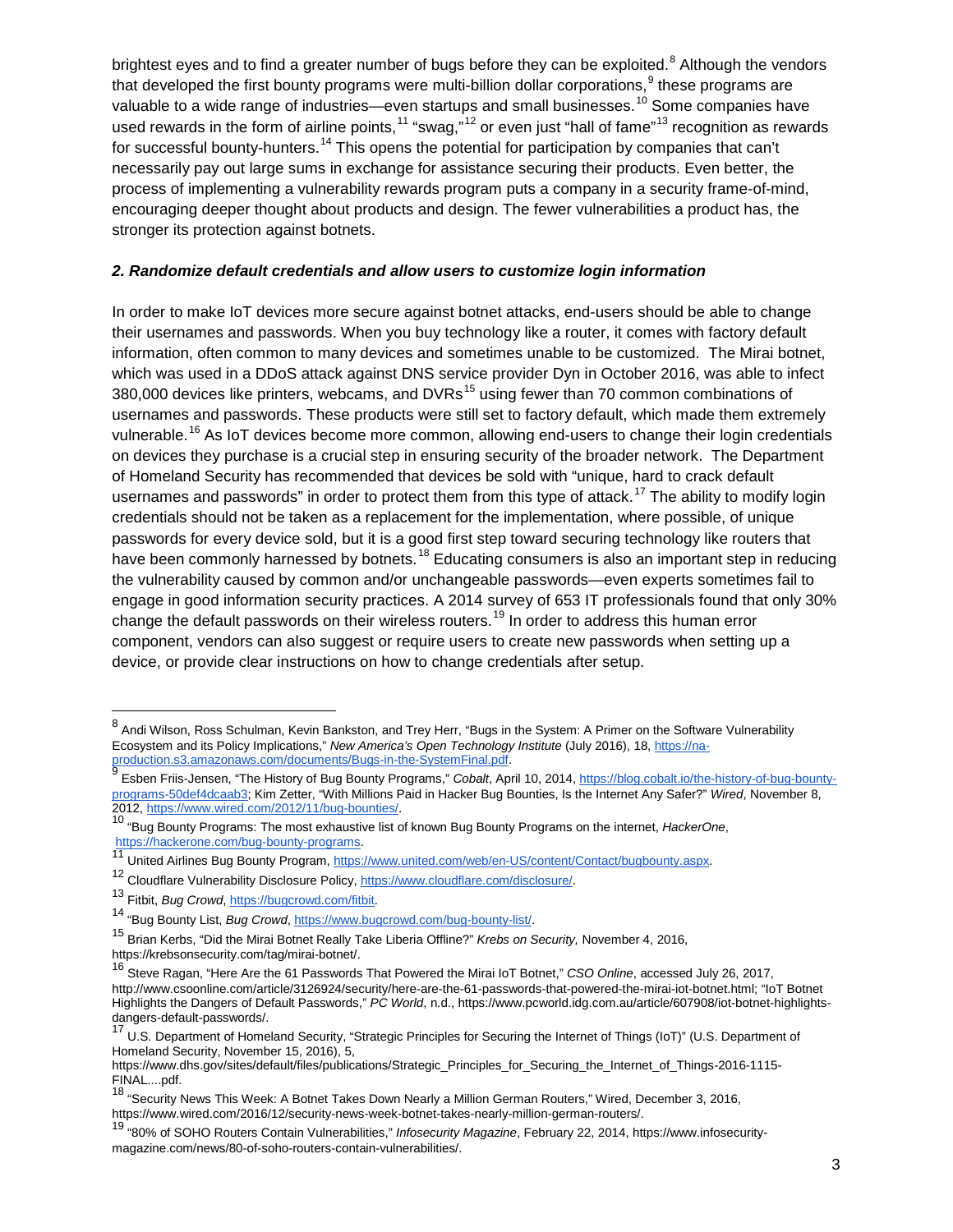#### *3. Design devices so that they can be patched and updated*

In order to make IoT devices more secure against botnet attacks they must be designed in such a way that they can be patched or updated. Vulnerabilities are to be expected in hardware and software development, and development and issuance of patches is key to maintaining secure products in the long term.<sup>[20](#page-3-0)</sup> But the low-power batteries in many inexpensive IoT devices are unable to support the demands of downloading an update through an encrypted link, meaning the device cannot be patched.<sup>[21](#page-3-1)</sup> These devices provide a critical point of weakness that botmasters can exploit. The brand of baby monitor which was hacked in August of 2013, allowing hackers to see and speak to the baby being monitored, was one such low-power device which could not be updated securely over Wi-Fi; when the hack occurred, only 1% of users had updated the firmware which patched the vulnerabilities responsible.<sup>[22](#page-3-2)</sup> On online forums, consumers expressed frustration with the inability to update securely over Wi-Fi, with some "willing to take [the] risk" and download the update over an insecure connection. $23$ 

Even when a device can be patched, users frequently neglect to do so.  $24$  Vendors can provide or recommend tools to users, which will notify IoT device owners of updates and assist with their installation, such as those submitted to the FTC's IoT Home Inspector Challenge.<sup>[25](#page-3-5)</sup> This is another point at which human error introduces insecurity, as patching as a security measure depends on the cooperation of users, unless a vendor has the capability to automatically push updates onto users' devices. To address this, the FCC and Department of Homeland Security have both recommended configuring IoT devices to automatically install critical safety patches.<sup>[26](#page-3-6)</sup> However, implementing automatic updates may have an adverse effect on the effectiveness of security patches. Some users resist updating software because they dislike the other changes that come along, such as to a user interface. This was the case when Windows users turned off all updates—including patches—to avoid the automatic update from Windows 7 and 8 to Windows  $10.<sup>27</sup>$  $10.<sup>27</sup>$  $10.<sup>27</sup>$ 

#### *4. Establish a support window and end-of-life procedures*

<span id="page-3-0"></span> $20$  A tvpical piece of software may have up to 25 vulnerabilities per 1,000 lines of code. Critical software like that inside of pacemakers can run 80,000 lines long, and the programs controlling smart cars run into the millions. Paul E Black et al., "Dramatically Reducing Software Vulnerabilities: Report to the White House Office of Science and Technology Policy" (Gaithersburg, MD: National Institute of Standards and Technology, November 2016), 2, doi:10.6028/NIST.IR.8151. "When Code Can Kill or Cure," *The Economist*, June 2, 2012, http://www.economist.com/node/21556098; Jason Paur, "Chevy Volt: King of (Software) Cars," *WIRED*, accessed July 28, 2017, https://www.wired.com/2010/11/chevy-volt-king-of-software-cars/.<br><sup>21</sup> "For example, most of the sensors currently present on the market are not capable of establishing an

<span id="page-3-1"></span>communications since the computing requirements will have an impact on a device limited by low-powered batteries." Article 29 Data Protection Working Party, "Opinion 8/2014 on the on Recent Developments on the Internet of Things," September 16, 2016, 9, http://link.springer.com/chapter/10.1007/978-3-319-32156-1\_13, qtd. in FTC Staff Report, "Internet of Things: Privacy and Security in a Connected World" (Federal Trade Commision, January 2015), n. 55,

https://www.ftc.gov/system/files/documents/reports/federal-trade-commission-staff-report-november-2013-workshop-entitledinternet-things-privacy/150127iotrpt.pdf.

<span id="page-3-2"></span><sup>22</sup> Kashmir Hill, "How A Creep Hacked A Baby Monitor To Say Lewd Things To A 2-Year-Old," *Forbes*, accessed July 28, 2017, https://www.forbes.com/sites/kashmirhill/2013/08/13/how-a-creep-hacked-a-baby-monitor-to-say-lewd-things-to-a-2-year-old/.<br><sup>23</sup> "slingster," "Reason Why Not to Upgrade Firmware via Wireless?," *Foscam Forum*, January 4, 20

<span id="page-3-3"></span>

http://foscam.us/forum/reason-why-not-to-upgrade-firmware-via-wireless-t12033.html.

<span id="page-3-4"></span><sup>&</sup>lt;sup>24</sup> "Of the nearly 46,000 [infected] Foscams," a brand of baby monitor, "over 40,000 have not updated their systems to fix the vulnerability." Kashmir Hill, "'Baby Monitor Hack' Could Happen To 40,000 Other Foscam Users," *Forbes*, August 27, 2013, [https://www.forbes.com/sites/kashmirhill/2013/08/27/baby-monitor-hack-could-happen-to-40000-other-foscam-users/,](https://www.forbes.com/sites/kashmirhill/2013/08/27/baby-monitor-hack-could-happen-to-40000-other-foscam-users/) cited in FTC Staff Report, "Internet of Things: Privacy and Security in a Connected World" (Federal Trade Commision, January 2015), n. 56, https://www.ftc.gov/system/files/documents/reports/federal-trade-commission-staff-report-november-2013-workshop-entitledinternet-things-privacy/150127iotrpt.pdf.

<span id="page-3-5"></span><sup>25</sup> "IoT Home Inspector Challenge," *Federal Trade Commission*, July 26, 2017, https://www.ftc.gov/iot-home-inspector-challenge.

<span id="page-3-6"></span><sup>26</sup> U.S. Department of Homeland Security, "Strategic Principles for Securing the Internet of Things (IoT)" (U.S. Department of Homeland Security, November 15, 2016), 7,

https://www.dhs.gov/sites/default/files/publications/Strategic\_Principles\_for\_Securing\_the\_Internet\_of\_Things-2016-1115- FINAL....pdf; Working Group 8, "Internet Service Providers (ISP) Network Protection Practices" (The Communications Security, Reliability and Interoperability Council, November 2011), 16,

http://transition.fcc.gov/pshs/docs/csric/CSRIC\_WG8\_FINAL\_REPORT\_ISP\_NETWORK\_PROTECTION\_20101213.pdf.

<span id="page-3-7"></span><sup>27</sup> "Fearing Forced Windows 10 Upgrades, Users Are Disabling Critical Updates Instead," *PCWorld*, May 27, 2016, http://www.pcworld.com/article/3075729/windows/fearing-forced-windows-10-upgrades-users-are-disabling-critical-updates-at-theirown-risk.html.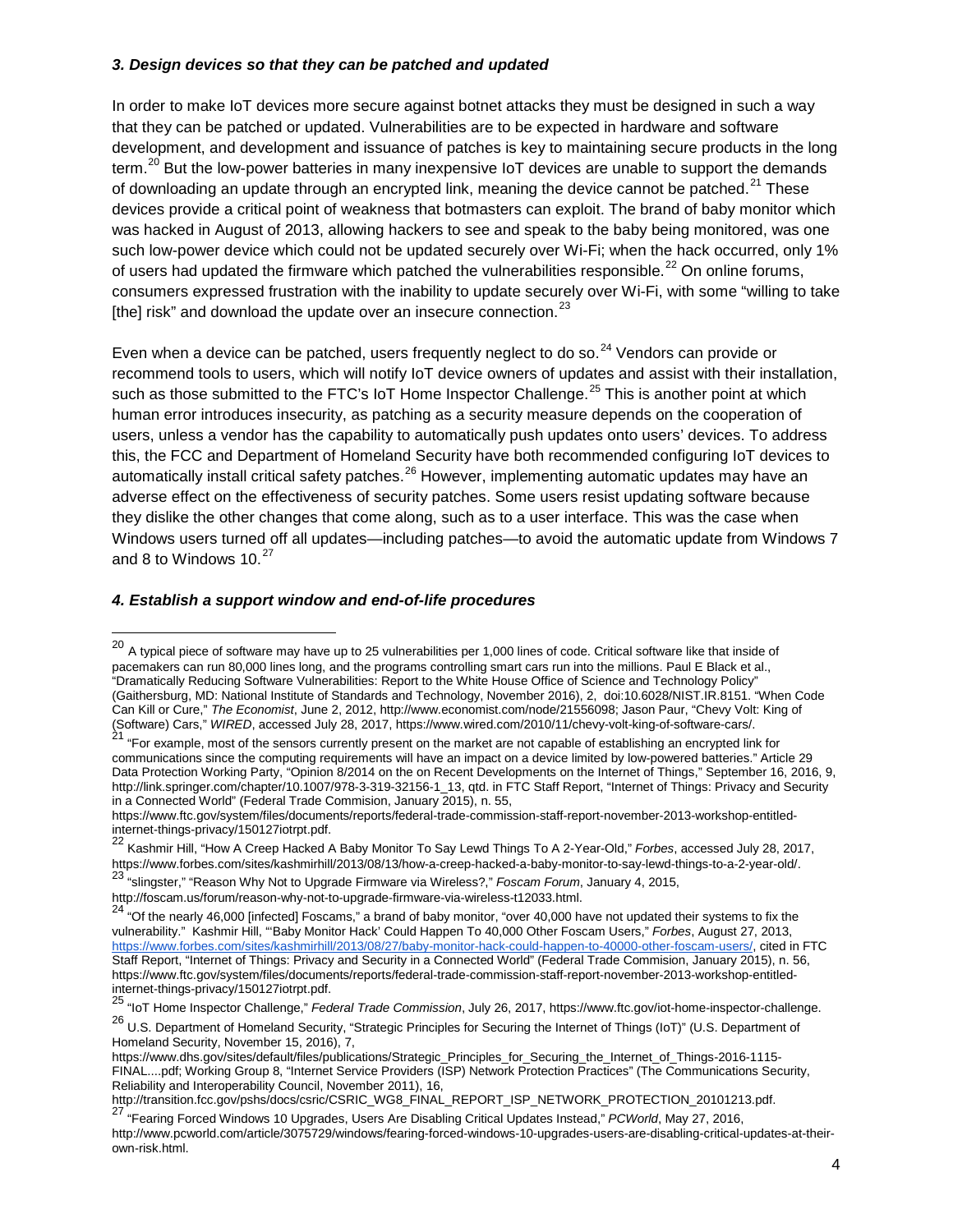In order to make IoT devices more secure against botnet attacks, vendors must establish end-of-life plans. This includes establishing the extent of the support window (if there is one) after which the device will no longer receive patches from the vendor, and conveying that information to users so that they can decide how to proceed. For example, devices like fitness trackers, which tend to be replaced on a regular basis, may be able to have a somewhat short support window without it posing a significant security challenge. However, technology like connected refrigerators, which are often more expensive and less frequently replaced, would need to have a much longer support window in order to continue to be secure for the lifespan of the appliance.<sup>[28](#page-4-0)</sup> Both of these types of devices may pose significant security risks as these regularly replaced IoT items are sometimes produced by startups or new companies that may not have the capacity to maintain consistent technical support, and companies that produce home appliances may be new to the world of connected technology. Support windows, and clear consumer education about them, are crucial to protect all of these devices against botnet attacks.

Even computers, which tend to be manufactured and maintained by vendors with more technical expertise, suffer from vulnerabilities due to an insufficient support window. An international survey found that 52% of businesses still have at least one machine running Windows XP (support ended in April, 2014), and 9% still have at least machine running Windows Vista (support ended in April, 2017).<sup>[29](#page-4-1)</sup> Although it is to be expected that even Microsoft cannot maintain support for software that over 10 years old, users may choose not to update their computers or operating systems past that point. Continued use of out-of-date, unsupported devices and software is more common among governments and hospitals, which may have specialized systems designed for that particular interface which cannot be easily updated.<sup>[30](#page-4-2)</sup> In response to the WannaCry ransomware attack Microsoft took the extremely unusual step of releasing Windows XP patches, three years after support ended, because so many computers were still at risk.<sup>[31](#page-4-3)</sup>

#### *5. Let users know what security features are available, and which are not*

In order to make IoT devices more secure against botnet attacks, users should be made aware of the security features are available to them on the device, including those enabled by default. They should also be provided information that explains what these features are, and why they are important. For example, it should be clear to users if their data is transmitted with end-to-end encryption, and what this means, so that they may make educated decisions about how they share data. Users may not be aware that their data is being served insecurely, or that their account is not protected by "lock-outs" after incorrect login information is entered multiple times.<sup>[32](#page-4-4)</sup> A survey of ten of the most popular IoT devices found that only three encrypted communications with the internet and just four used encryption when downloading software updates.<sup>[33](#page-4-5)</sup> Meanwhile, eight of the ten devices and associated cloud/mobile

<span id="page-4-0"></span> <sup>28</sup> Andrew Cunningham, "LG Threatens to Put Wi-fi in Every Appliance it Introduces in 2017," *Ars Technica*, January 4, 2017, on and the structure in produces in 2017, Ars Technica, January 4, 2017<br>[https://arstechnica.com/gadgets/2017/01/lg-puts-amazons-alexa-in-a-fridge-and-wi-fi-in-everything-else/.](https://arstechnica.com/gadgets/2017/01/lg-puts-amazons-alexa-in-a-fridge-and-wi-fi-in-everything-else/)<br><sup>[29](https://arstechnica.com/gadgets/2017/01/lg-puts-amazons-alexa-in-a-fridge-and-wi-fi-in-everything-else/)</sup> Spiceworks Inc, "Windows 10 Adoption Sur

<span id="page-4-1"></span>*Community*, April 3, 2017, https://community.spiceworks.com/networking/articles/2628-windows-10-adoption-surges-yetbusinesses-still-hang-on-to-windows-xp-and-vista; "Windows Lifecycle Fact Sheet," *Microsoft Support*, May 24, 2017, https://support.microsoft.com/en-us/help/13853/windows-lifecycle-fact-sheet; "Support for Windows XP Ended," *Microsoft*, April 8,

<span id="page-4-2"></span><sup>2014,</sup> https://www.microsoft.com/en-us/WindowsForBusiness/end-of-xp-support. <sup>30</sup> Patrick Howell O'Neill, "Windows XP a Security Nightmare, Yet Still Used by Hundreds of Millions", *Cyberscoop*, November 1, 2016, [https://www.cyberscoop.com/windows-xp-us-government-duo-security-october-2016/;](https://www.cyberscoop.com/windows-xp-us-government-duo-security-october-2016/) Steve Ranger, "Windows XP: Why<br>Hospitals Are Still Using Microsoft's Antique Operating System," ZD Net, December 8, 2016, http://www.zdn Hospitals Are Still Using Microsoft's Antique Operating System," *ZD Net*, December 8, 2016[, http://www.zdnet.com/article/windows-](http://www.zdnet.com/article/windows-xp-why-hospitals-are-still-using-microsofts-antique-operating-system/)

<span id="page-4-3"></span><sup>&</sup>lt;sup>31</sup> Patrick Howell O'Neill, "Microsoft Patches Windows XP Due to 'heightened Risk' of Nation-state Activity," *Cyberscoop*, June 13,<br>2017, <u>https://www.cyberscoop.com/windows-xp-patches-wannacry-microsoft/</u>.

<span id="page-4-4"></span><sup>2017,</sup> **https://windows-community-microsoft/. 2015**<br><sup>32</sup> Mario Ballano Barcena and Candid Wueest, "Insecurity in the Internet of Things," *Security Response, Symantec*, 2015, 5,

<span id="page-4-5"></span>https://pdfs.semanticscholar.org/6d7f/60b16adead96aafa9e975207980eb32671b5.pdf.<br><sup>33</sup> Mats Andersson, "Use Case Possibilities with Bluetooth Low Energy in IoT Applications," White paper, (2014), http://www.spezial.de/sites/default/files/bluetoothlowenergy-iot-applications\_whitepaper\_ubx-14054580.pdf.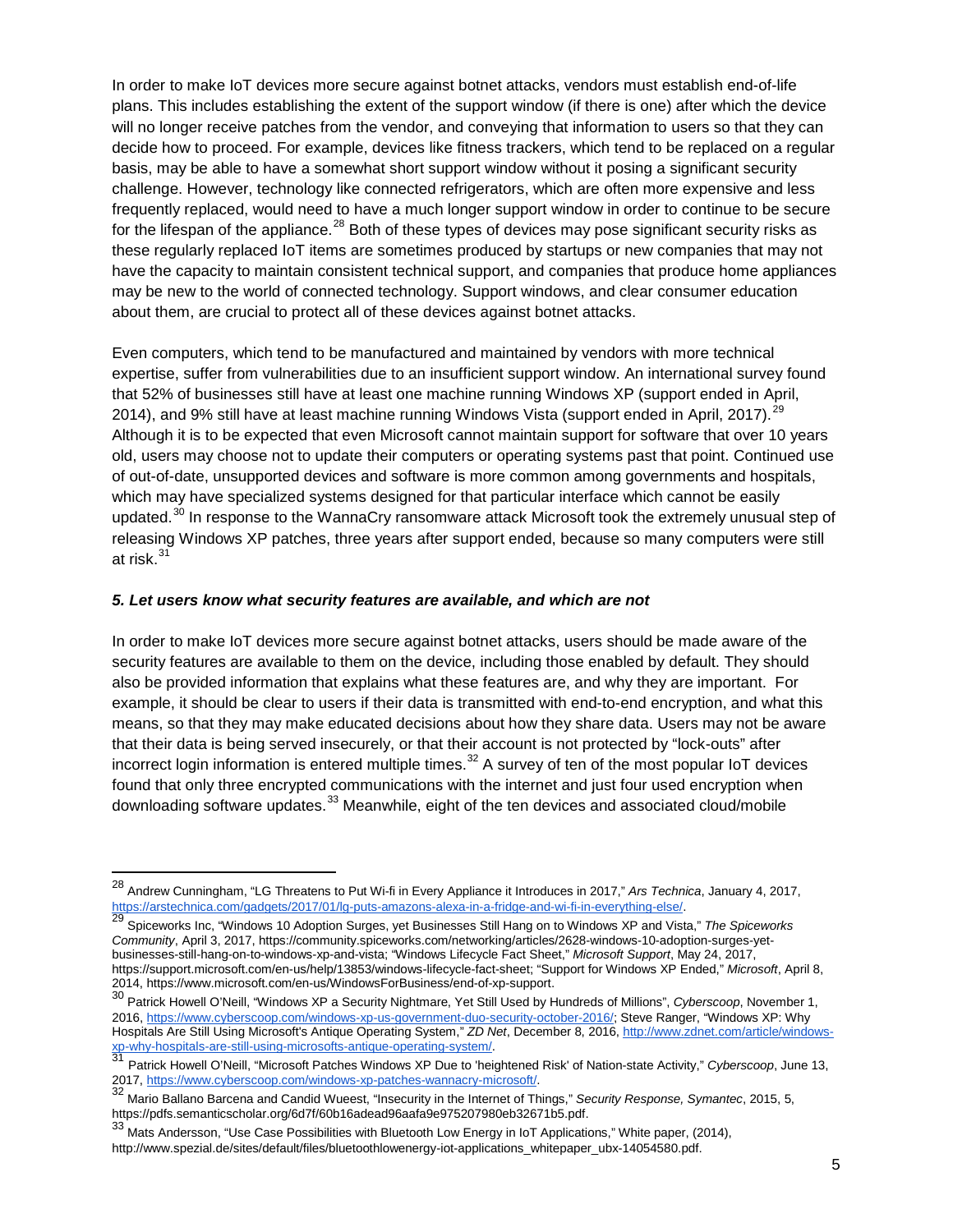applications "failed to require passwords of sufficient complexity and length."<sup>[34](#page-5-0)</sup> Educating users on provided security features, and their benefit, may also provide the secondary benefit of building norms within the industry about including features like end-to-end encryption in new products. Vendors who promote the security of their products may also be able to attract customers through these features. Surveys have shown that consumers value products with quality certifications, such as organic and free trade foods.<sup>[35](#page-5-1)</sup> Consumers demonstrate the same habits with more expensive purchases as well: condominiums in LEED-certified buildings sell for 21% more than analogous properties without the certification.<sup>[36](#page-5-2)</sup>

#### *6. Connect consciously*

In order to make IoT devices more secure against botnet attacks, vendors should be conscious of the potential threats of connecting a device to the internet. They should also consider the type of data transfer which a device will perform when choosing the connection method. For example, devices working over a short range and transferring small amounts of data, such as key fobs or smart home devices, could use Bluetooth Low Energy.<sup>[37](#page-5-3)</sup> No protocol is perfectly secure, and vendors should make clear which protocol a device uses and the security risks thereof, as well as what data is stored or transferred. For devices that do not require internet connectivity for their core functionality, vendors should consider allowing users to selectively toggle the device's connection on and off without powering down the device itself or utilizing a different method of connectivity such as Bluetooth or cellular.<sup>[38](#page-5-4)</sup> Smart home devices such as juicers<sup>[39](#page-5-5)</sup> or sous-vide precision cookers<sup>[40](#page-5-6)</sup> augmented with IoT features can perform their core functionality equally well with or without internet connection. Vendors can include instructions on how to enable AP Isolation mode on the guest network on a user's home network router, which creates a second, separate network which allows devices to communicate with the router but not with one another. This intervention could prevent a poorly secured, low-end hacked IoT device from infecting other devices on that network that resisted initial infection thanks to stricter security measures<sup>[41](#page-5-7)</sup> Ensuring that infections do not spread between devices within a single network becomes more and more urgent as IoT devices become more common in cars<sup>[42](#page-5-8)</sup>, fire alarms<sup>[43](#page-5-9)</sup>, and even guns.<sup>[44](#page-5-10)</sup> Infecting these types of devices can create physical dangers if they are insecure, whereas using an AP isolated guest network to separate poorly secured IoT

<span id="page-5-0"></span> <sup>34</sup> Hewlett Packard Enterprise, "Internet of Things Research Study" (Hewlett Packard, November 2015), 4 http://h20195.www2.hpe.com/V4/getpdf.aspx/4aa5-4759enw.

<span id="page-5-1"></span><sup>35</sup> Nancy Gagliardi, "Consumers Want Healthy Foods--And Will Pay More For Them," *Forbes*, accessed July 28, 2017, https://www.forbes.com/sites/nancygagliardi/2015/02/18/consumers-want-healthy-foods-and-will-pay-more-for-them/; Jens Hainmueller, Michael J. Hiscox, and Sandra Sequeira, "Consumer Demand for Fair Trade: Evidence from a Multistore Field Experiment," *The Review of Economics and Statistics* 97, no. 2 (June 24, 2014): 242–56, doi:10.1162/REST\_a\_00467.

<span id="page-5-2"></span><sup>36</sup> Kerry Curry, "People Are Paying a 20% Premium for 'Green' LEED-Certified Condos," accessed July 28, 2017, http://www.mansionglobal.com/articles/26952-people-are-paying-a-20-premium-for-green-leed-certified-condos.

<span id="page-5-3"></span><sup>37</sup> Mario Ballano Barcena and Candid Wueest, "Insecurity in the Internet of Things," *Security Response, Symantec*, 2015, 19, https://pdfs.semanticscholar.org/6d7f/60b16adead96aafa9e975207980eb32671b5.pdf.

<span id="page-5-4"></span><sup>38</sup> Mats Andersson, "Use Case Possibilities with Bluetooth Low Energy in IoT Applications," White paper, (2014), http://www.spezial.de/sites/default/files/bluetoothlowenergy-iot-applications\_whitepaper\_ubx-14054580.pdf.

<span id="page-5-5"></span><sup>39</sup> Ellen Huet and Olivia Zaleski, "Silicon Valley's \$400 Juicer May Be Feeling the Squeeze - Bloomberg," News, Bloomberg Technology, (April 19, 2017), https://www.bloomberg.com/news/features/2017-04-19/silicon-valley-s-400-juicer-may-be-feeling-thesqueeze.

<span id="page-5-6"></span><sup>&</sup>lt;sup>40</sup> Brian Feldman, "I'm So Excited to Precision-Cook Meat While Also Remotely Attacking Websites," Select All, July 11, 2017, http://nymag.com/selectall/2017/07/im-so-excited-to-join-a-botnet.html.

<span id="page-5-7"></span><sup>41</sup> Chris Hoffman, "Lock Down Your Wi-Fi Network With Your Router's Wireless Isolation Option," *How-To Geek*, January 6, 2014, https://www.howtogeek.com/179089/lock-down-your-wi-fi-network-with-your-routers-wireless-isolation-option/.

<span id="page-5-8"></span><sup>&</sup>lt;sup>42</sup> Federal Bureau of Investigation, Department of Transportation, and National Highway Safety Administration, "Motor Vehicles Increasingly Vulnerable to Remote Exploits," Government, *Internet Crime Complaint Center*, (March 17, 2016), https://www.ic3.gov/media/2016/160317.aspx.

<span id="page-5-9"></span><sup>43</sup> Earlence Fernandes, *Fake Alarm Attack [Final v1]*, Streaming, 2016,

https://www.youtube.com/watch?v=RnGcrOixzbI&feature=youtu.be; Earlence Fernandes, Jaeyeon Jung, and Atul Prakash,

<span id="page-5-10"></span><sup>&</sup>quot;Security Analysis of Emerging Smart Home Applications," *University of Michigan*, 2016, https://iotsecurity.eecs.umich.edu/. <sup>44</sup> Andy Greenberg, "Hackers Can Disable a Sniper Rifle—Or Change Its Target," *WIRED*, July 29, 2015,

https://www.wired.com/2015/07/hackers-can-disable-sniper-rifleor-change-target/; Runa A Sandvik and Michael Auger, "When IoT

Attacks: Hacking a Linux-Powered Rifle" (Powerpoint, Black Hat Hacker Conference, Las Vegas, August 2015), https://www.blackhat.com/docs/us-15/materials/us-15-Sandvik-When-IoT-Attacks-Hacking-A-Linux-Powered-Rifle.pdf.